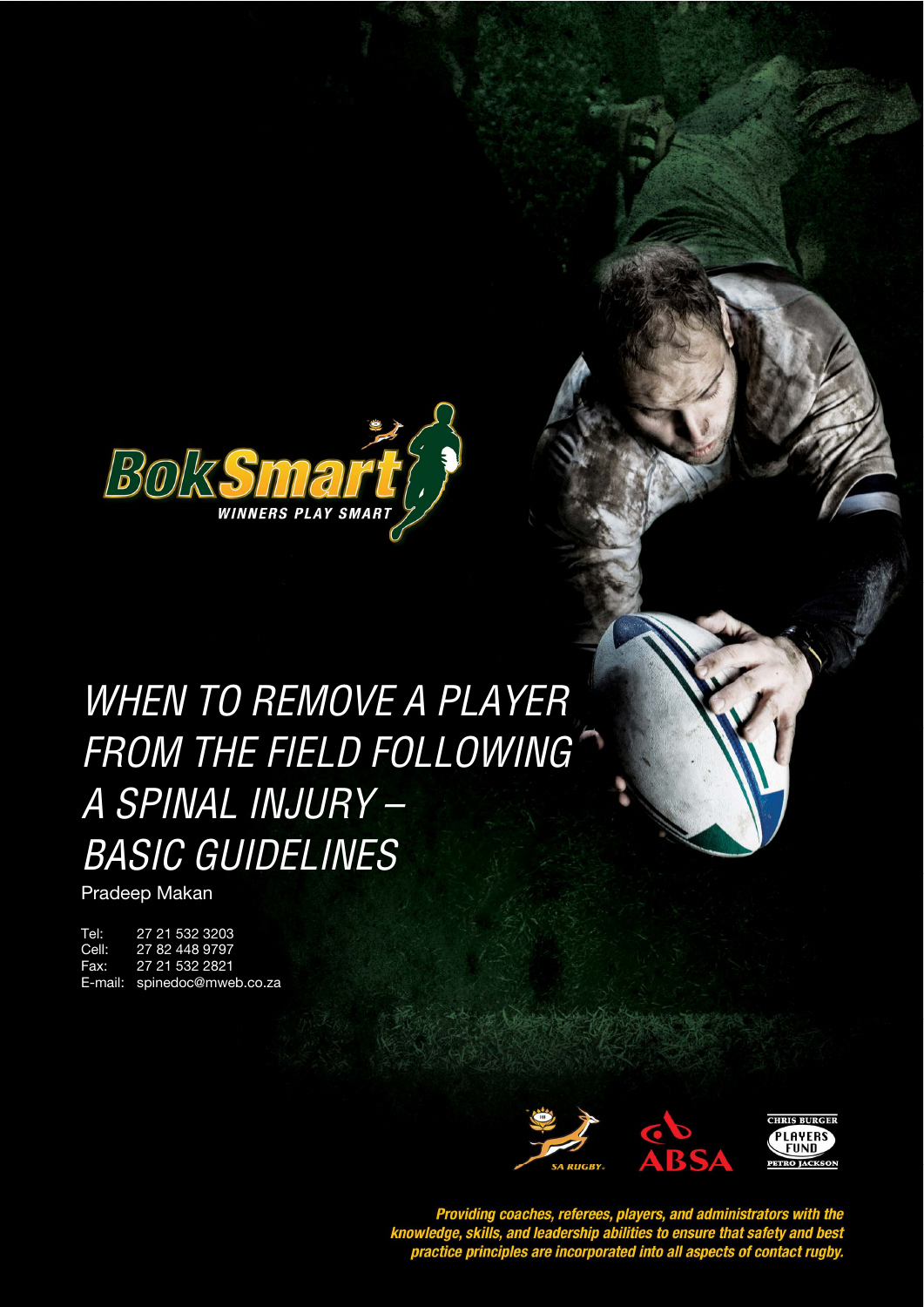# **INTRODUCTION**

Rugby is a contact sport which often results in injuries to the spine. These injuries may occur following an acute event during a match, following repetitive trauma, or during training sessions. Injuries occur when a compressive force is applied to the flexed spine, or as a result of axial loading, repetitive hyperextension or rotation of the spine. Injuries may also occur as a result of a direct blow or improper tackling.

The neck or cervical spine is the bridge that connects the head to the trunk. The neck needs to be flexible enough to allow head movement, but at the same time stable enough to protect the spinal cord. It is as a result of this flexibility that the cervical spine is a high injury risk for a rugby player. If an acute injury to the neck is not managed appropriately, it may lead to a catastrophic outcome. The thoracic and lumbar spines are more stable than the cervical spine and therefore not as vulnerable to acute severe injuries as the neck. Repetitive trauma may however result in significant lumbar injuries.

#### **COMMON RUGBY INJURIES**

#### **Sprain and strain**

Spinal soft tissue injuries include muscle strains and ligamentous sprains. These injuries occur as a result of mechanical overload of the paraspinal soft tissues. The diagnosis is made by localised pain and tenderness over the affected muscle or ligament with swelling, weakness and limited range of motion. Repetitive injury to the muscle and ligament may result in chronic tears, calcification and fibrosis. Acute sprains and strains are treated topically with ice, rest, non-steroidal anti-inflammatory drugs and occasionally by trigger point injections. These injuries can be prevented by teaching safe play techniques, by following a regular neck and back strengthening regime, and through adequate stretching before the game.

#### **Brachial plexus injuries**

These injuries are also called "stingers" or "burners", as they cause a stinging or burning pain radiating from the shoulder into the hand. The injury usually occurs when the shoulder is depressed while the neck is bent to the opposite side, resulting in traction to the brachial plexus. The symptoms are usually transient. A cervical disc injury needs to be excluded. If the player has a pain-free range of movement of the neck with no objective weakness in the arm, he may return to play. If however there is localised tenderness over the neck with a limited range of neck motion and/or weakness of the arm, the player should be removed from the field as further evaluation is needed.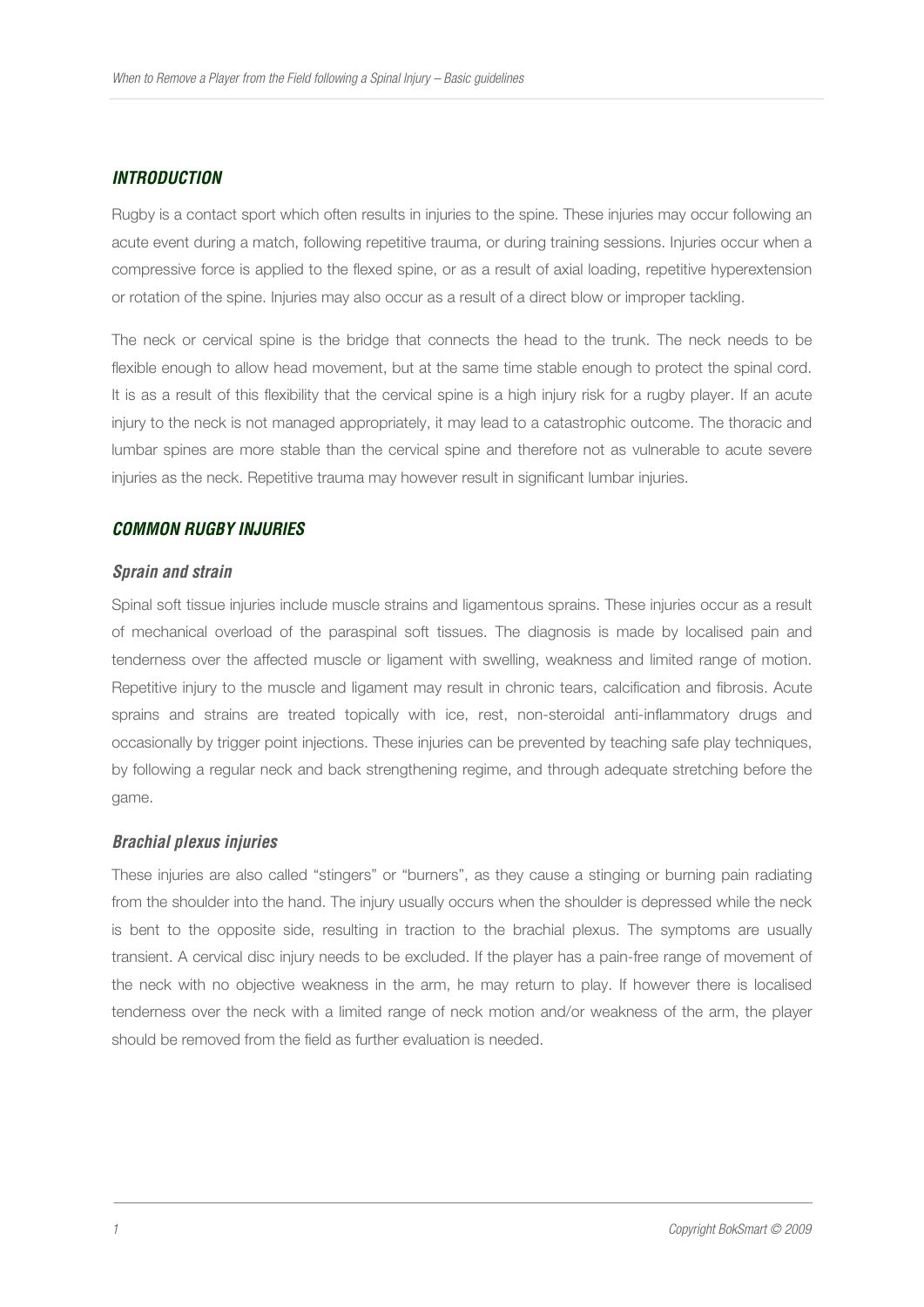# **Intervertebral disc injury**

The cervical or lumbar intervertebral discs may be injured during play. This occurs following axial loading and rotation. The player would present with pain in the arm or leg with associated neurological symptoms. The presence of any neurological signs or symptoms demand removal of the player from the field. There are a range of disc injuries, including annular tears, disc protrusions, and disc extrusions. The clinical presentation is similar in all groups but the definitive management is different.

# **Spinal cord injury**

The spinal cord is most likely to be injured between the 4th and 6th cervical vertebrae. The majority of these injuries occur during scrums, high tackles or as a result of rucks or mauls. The severity of the injury may range from a spinal cord contusion, or neuropraxia, to complete paralysis. Players may be genetically predisposed to a spinal cord injury if they have a congenital fusion of two or more vertebrae, or a congenitally narrow spinal canal. Congenital spinal stenosis is present when the anterior posterior diameter of the cervical canal is less than 13 mm on lateral radiographs of the cervical spine. This value may be erroneous due to X-ray magnification. The Torg ratio is more accurate and is calculated by dividing the canal width by the vertebral body width on a lateral X-ray. This ratio is considered to be abnormal, or indicative of congenital cervical stenosis if less than 0.8. The Torg ratio should be used as a screening measure and if stenosis is suspected, the definitive diagnosis should be made on Magnetic Resonance Imaging (MRI). The player with a suspected or overt spinal cord injury should be taken off the field.

# **Spinal fractures**

Acute spinal fractures are rare but may occur in a player who has a metabolic bone disease like osteoporosis. Fractures would occur as a result of a direct blunt injury, axial compression, hyperflexion or hyperextension.

Stress fractures to the lumbar spine are fairly common and occur as a result of repetitive hyperextension of the lower back. These stress fractures are often difficult to diagnose on standard X-rays and may require special tests like a Technitium bone scan or MRI.

# **Dislocation**

Cervical spine dislocations can result in severe injury to the spinal cord, resulting in permanent quadriplegia. Dislocations may be divided into uni- or bifacet injuries. The unifacet dislocation tends to occur when the hyperflexed cervical spine is rotated. A bifacet dislocation occurs when axial loading is applied to the hyperflexed cervical spine. Both these injuries require urgent appropriate specialist treatment. These injuries usually produce severe neck pain with a deformity of the neck. A unifacet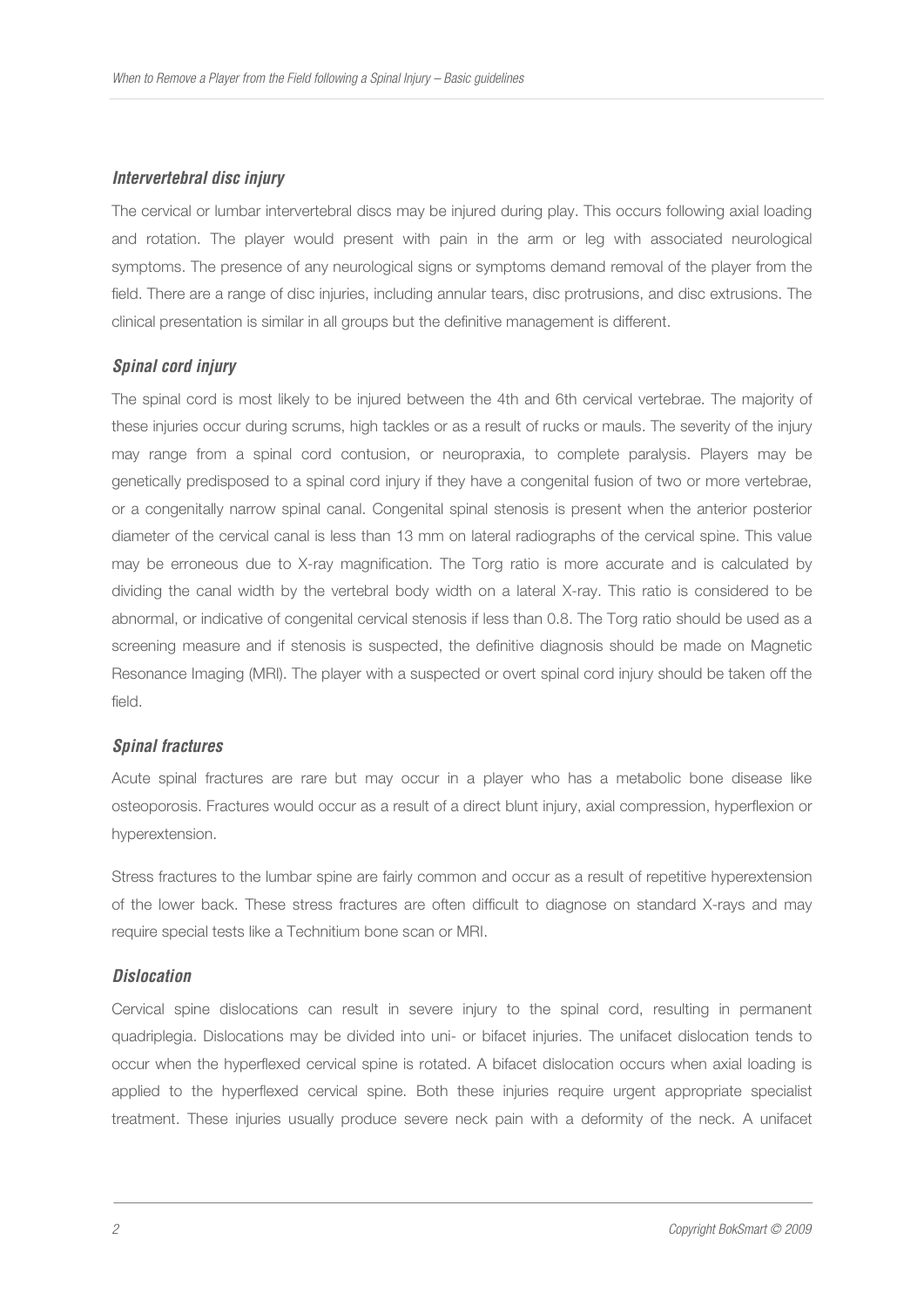dislocation will cause the player's neck to be rotated to the side and there may be neurological symptoms or signs in one arm. Bifacet dislocations often result in quadriplegia and urgent specialist attention is needed.

#### **WHEN TO TAKE THE PLAYER OFF**

Play should be stopped to permit careful assessment of the injured player. An accurate assessment is required before allowing the player to return to the field. The location of the spinal pain should be identified, as well as its radiation to the arm or leg. An enquiry should be made regarding the presence of neurological symptoms of pins and needles (paraesthesia), numbness, or weakness in the arms and legs. The spine should be examined for local evidence of trauma (bruising, swelling and tenderness) and the player should be asked to move his neck, arms and legs to assess limitation of motion, painful motion and loss of function.

The vast majority of injuries would be minor, requiring rest, ice and compression. The ice should be wrapped in a wet towel and applied to the injured soft tissue for approximately 10 minutes. The player should not return to the game if he reports any neurological symptoms in his arms and legs, or if he does not have a full range of pain-free spinal motion.

#### **WHEN TO REFER THE PLAYER FOR A SPECIALIST OPINION**

If any neurological symptoms or signs are present, the opinion of medical personnel (Physiotherapist or Doctor) should be obtained. If the player is unable to move, an assumption must be made that he has a spinal injury. If the player is unconscious, check the airway and make sure that he is breathing. If there is no spontaneous breathing, place him in a lateral (recovery) position, administer CPR and call for an ambulance or helicopter to transfer the player to hospital.

A specialist opinion may be sought for acute or chronic injuries. Acute injuries that require immediate specialist assessment include injuries to the spinal column (fractures and dislocations) and injuries to the spinal cord. These injuries would require X-rays and special scans plus appropriate treatment by a specialist orthopaedic or neurosurgeon.

Chronic injuries would include disc herniations and stress fractures. These players would typically develop recurrent symptoms with play and an elective or non-urgent specialist assessment is needed.